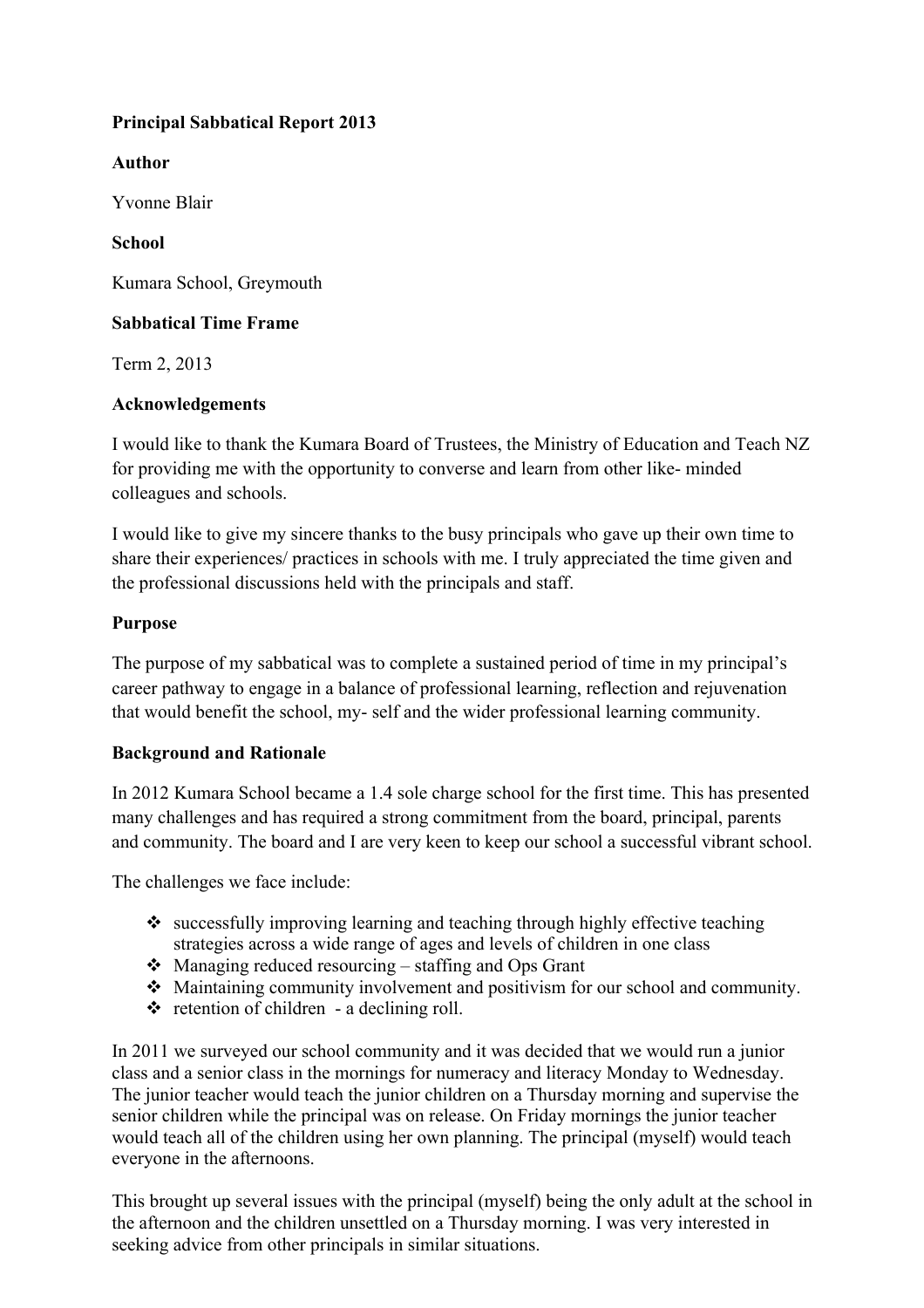Last year I attended the Rural Schools Principals Conference in Palmerston North. I found similar issues being faced by similar sized schools. I also discovered that there are schools and experienced sole charge / small school principals that are successfully managing teaching and learning and who have a lot of valuable information to share. I also noted that Principal burnout and over commitment was high to the point that I believe life balance is being compromised.

### **Areas of investigation**:

## *Teaching and Learning*

 $\cdot$  Specific teaching and learning strategies that are effective in small schools ( multi level /multi age– How to target children's needs working with lower ability and maintaining high expectations of advanced achievers at the same time in the same classroom) Included in this I would like to investigate the role of ICT and inquiry in a multi level environment.

## *Resourcing*

- $\div$  Staffing management / resourcing
- $\cdot$  Safety Management good practices and processes where one teacher is at the school by themselves

### *Community*

- $\div$  The role and relationship of the community and school
- $\div$  Expectations of the school community ( parents, children, teachers, BOT community)

## **Methodology**

1. School Visits

I identified twelve schools through roll size, ERO reports, geography and/or by referrals. I wrote to the principals explaining my sabbatical purpose and rationale. All twelve responded positively.

I arranged the visits geographically starting with the West Coast Schools, then the Canterbury Schools followed by North Island Schools.

2. Reflections

I spaced the visits out so it allowed me time to reflect on each visit in relation to my own practices and school.

3. Related Readings

## **Findings:**

### **School Management Systems**

Etap was the most popular with users very happy with the support available and training. Some of the schools had qualified for Ministry funding for this and I have since also signed up .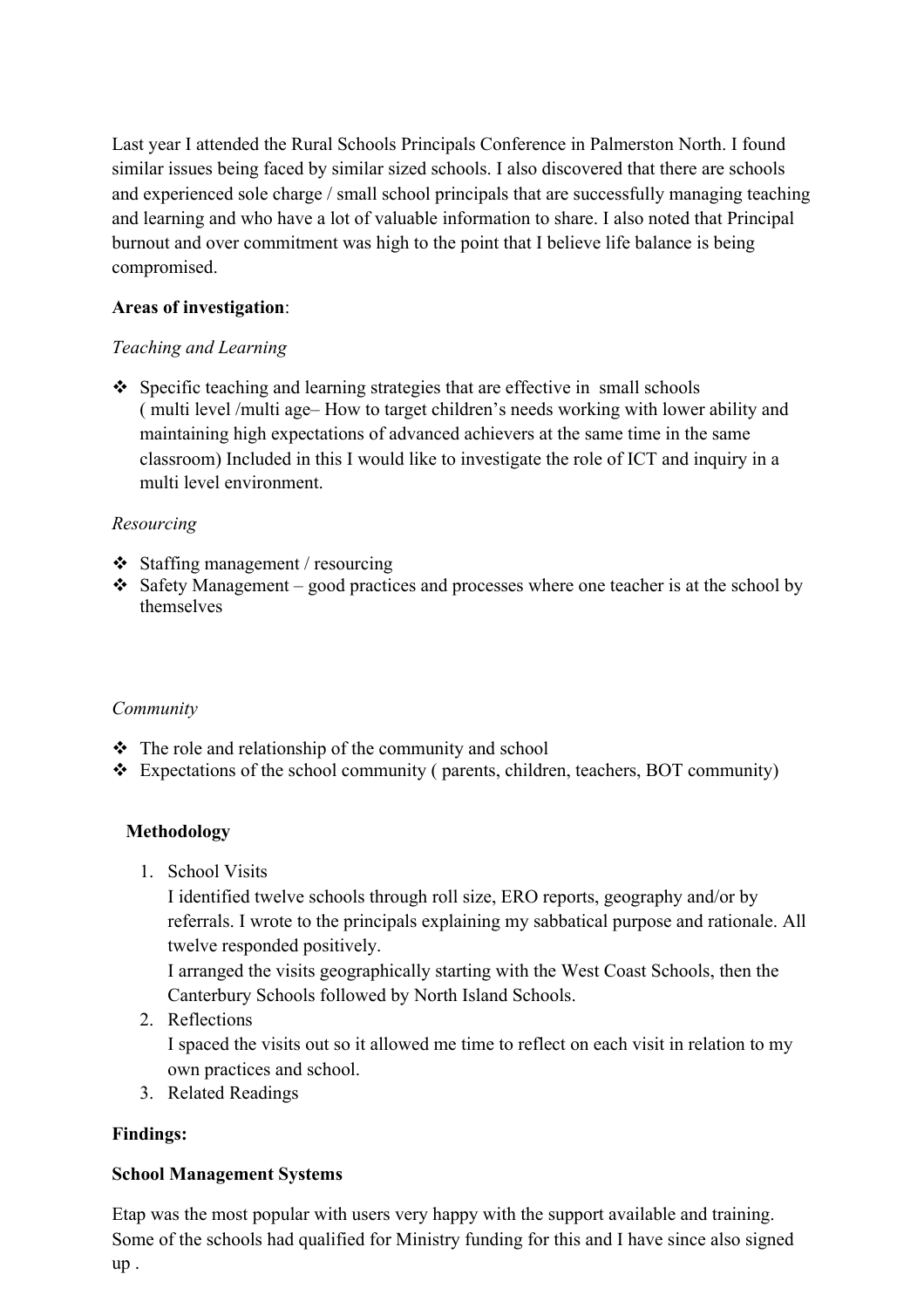# **I.C.T**

Interactive whiteboards are becoming a thing of the past. In fact several schools had taken theirs down and I was offered these at a cheap rate. However if other schools are finding them redundant why would we want them? In their place was the use of data projectors or large screen tv's and apple t.v.'s. Apple T.Vs can be purchased for approximately \$200.

At one school I saw a classroom using the apple TV and ipads effectively in a senior room. The children were using the ipads to create stories. On a screen the teacher was able to flick her computer up and then the children could bring their ipads up on the screen and share their work. This could be critiqued by the other children.

I visited one particular school for two reasons first because it was an elearning school. That is most work is completed using ICT and little paper is used in the senior school. Each child had their own ipad. The school ran a lease arrangement with parents, or children brought their own ipads from home. The children were engaged in learning. The other reason I visited this school was because six years ago it had a roll of six children. It now has a roll of eighty four. It is a country school with a large school twenty minutes away. I asked the principal why this had occurred. She said there were several reasons:

- Farm blocks being subdivided into lifestyle blocks
- The area is close to Auckland and yet cheaper than Auckland
- Local parents began to support their local school
- The children from a marae which had attended the school withdrew its support
- The school ran its own bus run
- The children were attracted by the principal's school philosophy on the use of ICT in the classroom
- The principal's advice was to "Find your uniqueness"

The school now attracts children within the larger schools catchment

## **Staff Management**

All principals agreed that it was necessary to always have a  $2<sup>nd</sup>$  person on site. One school who used to rely on an emergency phone list now has two people on site at all times due to an issue they had.

All principals thought splitting the juniors and seniors in the morning was a preferable option. However one school still ran with one class and a teacher aide in the class at all times.

Two schools were sponsored by parents or community groups for extra funding. One parental sponsorship was significant.

Another idea ran at one of the schools was clubs in the afternoon. The children chose three clubs for the term. They had to be from three different curriculum areas. On Thursdays they had Kapahaka and on Friday discovery learning. They had three teachers and regular helpers from the community. Club examples were gardening, cooking, robotics, photography, etc. The principal tracked the clubs the children were involved in, and these were assessed. The clubs often interacted with the community.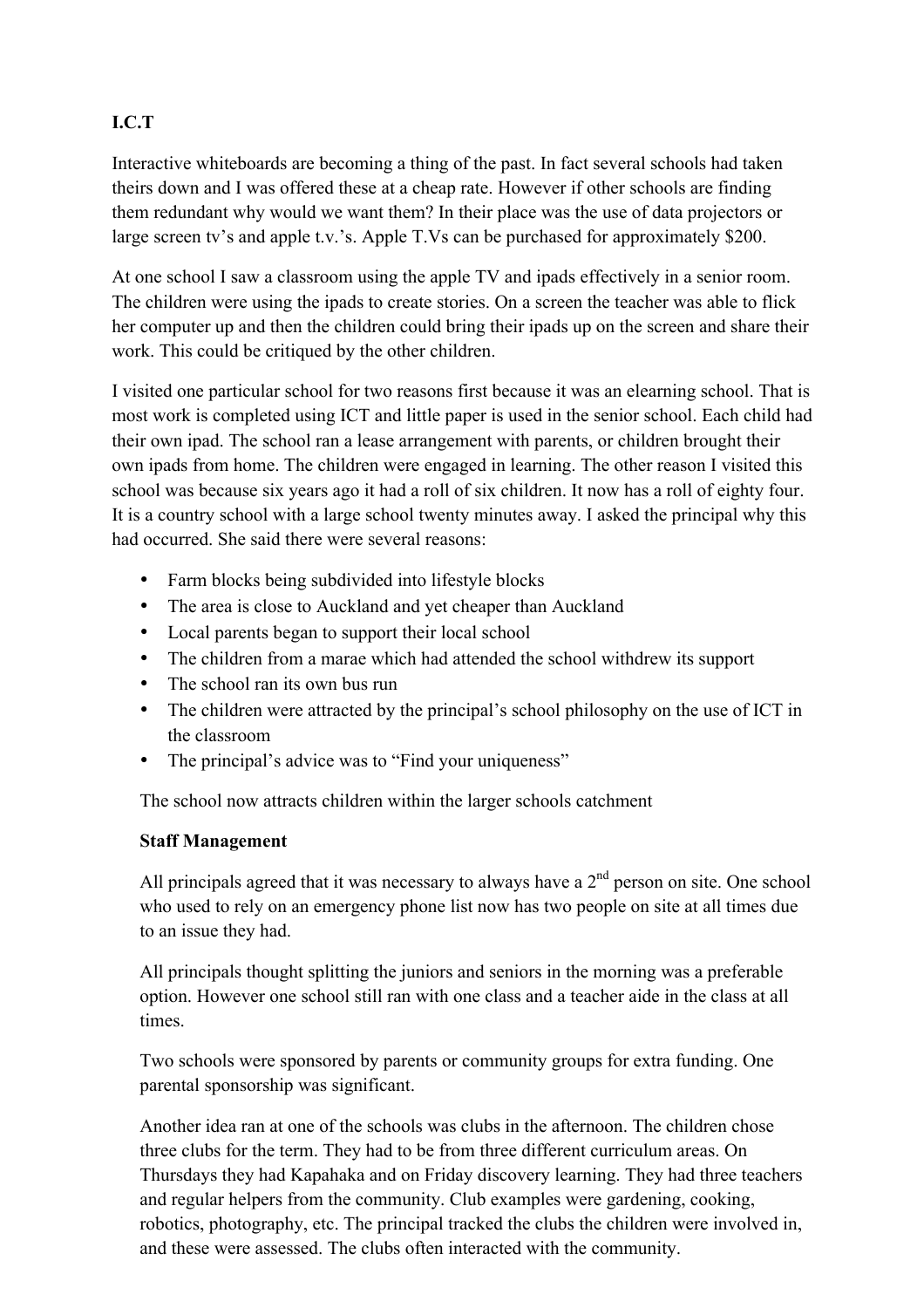## **Community Relationships**

Most schools had a preschool on site and felt that this was a definite plus.

Most schools were interacting with the community in activities similar to Kumara School. I did not find too much difference here. One school that was experiencing roll growth was mostly due to a migration of people to the area. I gained a lot by the principal's enthusiasm.

His advice was:

- Make it quite clear that you will not apologise for the fantastic school you have.
- Stop anything that's festering don't prolong it.
- Maintain confidence in the community. Promote "How great are we"
- Reduce administration time
- Teaching is the most important thing to spend money on
- Attract quality teachers subsidise petrol?
- Find your uniqueness

#### **Implications and Recommendations for Kumara School**

- Compared with other U1 schools, Kumara School has an overuse of administration hours and reductions here could possibly allow for resourcing in other areas.
- There was a common opinion that there should always be two adults on site. An emergency phone list is a good idea but does not ensure that there is always a person available to offer support. In an emergency where safety is compromised two adults insure that one can deal with the issue while another maintains learning / behaviour of children/ people not involved.
- As the children seemed unsettled on a Thursday morning perhaps the principal (myself) needed to teach in the senior room to allow a flow of learning for juniors and seniors. However by doing this the principal would lose .1 release and as I had already reduced my management time the Board would have to agree to fund another .1. As Fridays worked well with the release teacher doing her own planning and the children working together on other curriculum areas perhaps this would be a day that could be extended to a full day's release.
- It became apparent that interactive whiteboards were no longer a way forward in ICT. It would be recommended instead to purchase ipads and to investigate further into the use of apple t.v.s at Kumara School.
- On return to school in term four I would also investigate the possibility of gaining funding for the use of etap as our school management system.
- Kumara School is a fantastic country school with keen learners and lots of opportunities for the children to explore, inquire, create and learn. The board, staff and school community need to promote this so that everyone else knows this and we are recognised for "The Great School" that we are.
- It is time for Kumara School to review its vision and "Develop our uniqueness"